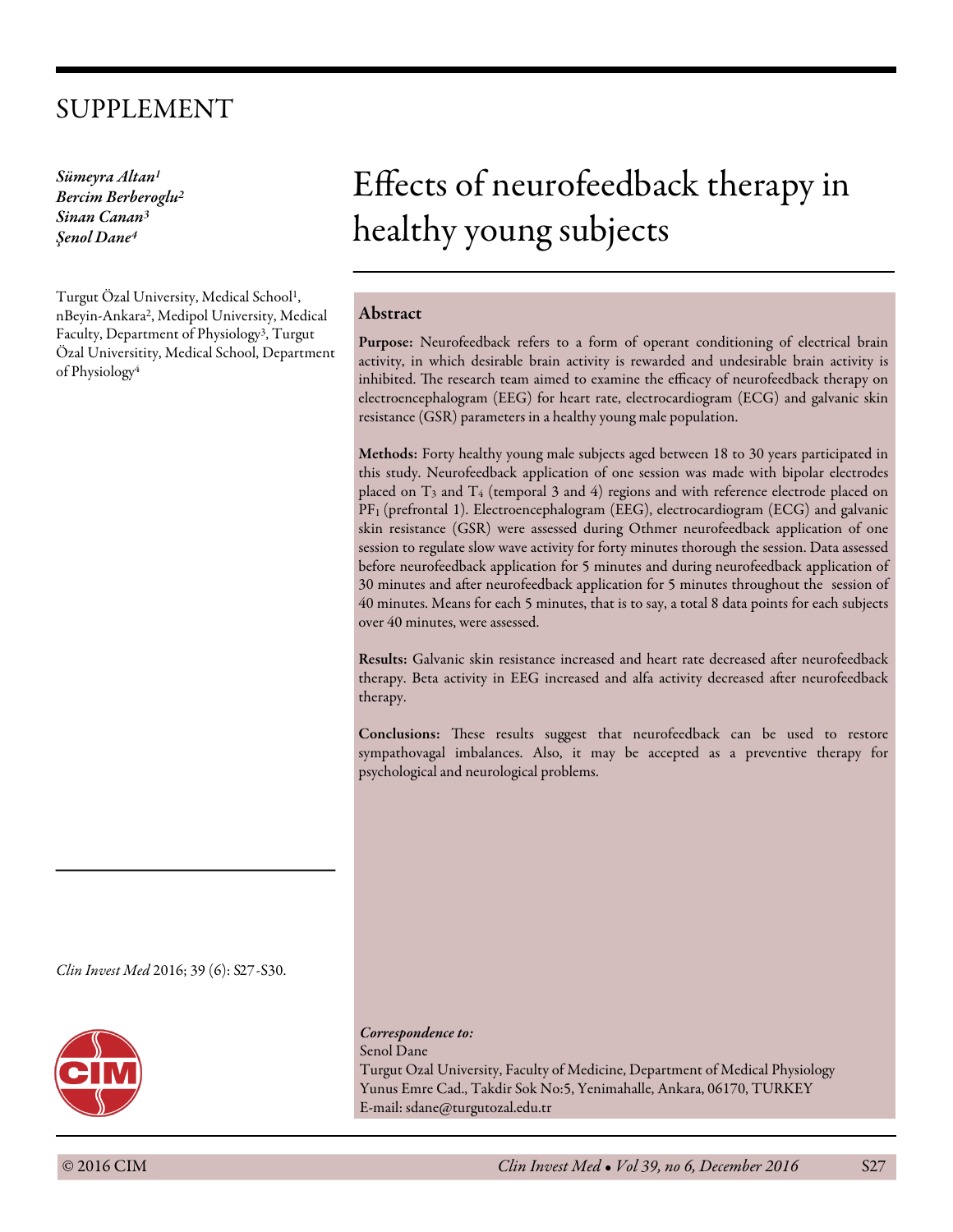Neurofeedback refers to a form of operant conditioning of electrical brain activity, in which desirable brain activity is rewarded and undesirable brain activity is inhibited [1]. Neurofeedback is believed to elicit growth and changes at the cellular levels of the brain, which, in turn, support brain functioning and behavioral cognitive performance [2].

Neurofeedback training is useful in treatment of diferent disorders in both adults and children. Positive efects of neurofeedback in adults, for example, have been found for Attention Deficit Hyperactivity Disorder [3], traumatic brain injury [4], epilepsy [5], depression [6], migraine [7], addiction [8], anxiety disorders [9] and general cognitive performance [10]. Neurofeedback protocols that aim at inhibiting theta activity while rewarding beta activity have led to successful

**GSR(Galvanic Skin Response**  $\mu S/s$ .0100 (Period Of Time)

FIGURE 1. Changes in the galvanic skin resistance over time (eight 5 minute measurements over a 40 minute session).



FIGURE 2. Changes in the heart rate over time (eight 5 minute measurements over a 40 minute session).

alleviation of symptoms associated with ADHD, such as deficits in sustained attention, impulsivity and control over hyperactive behaviors (reviews in Butnik, 2005; Fox, Tharp, & Fox, 2005).

In the present study, the effects of neurofeedback therapy on electroencephalogram (EEG), electrocardiogram (ECG) and galvanic skin resistance (GSR) parameters were investigated in a healthy young male population.

# Materials and Methods

#### *Subjects*

Forty healthy young male subjects aged between 18 to 30 years participated in this study. Exclusion criteria were health







FIGURE 4. Changes in the alfa activity over time (eight 5 minute measurements over a 40 minute session).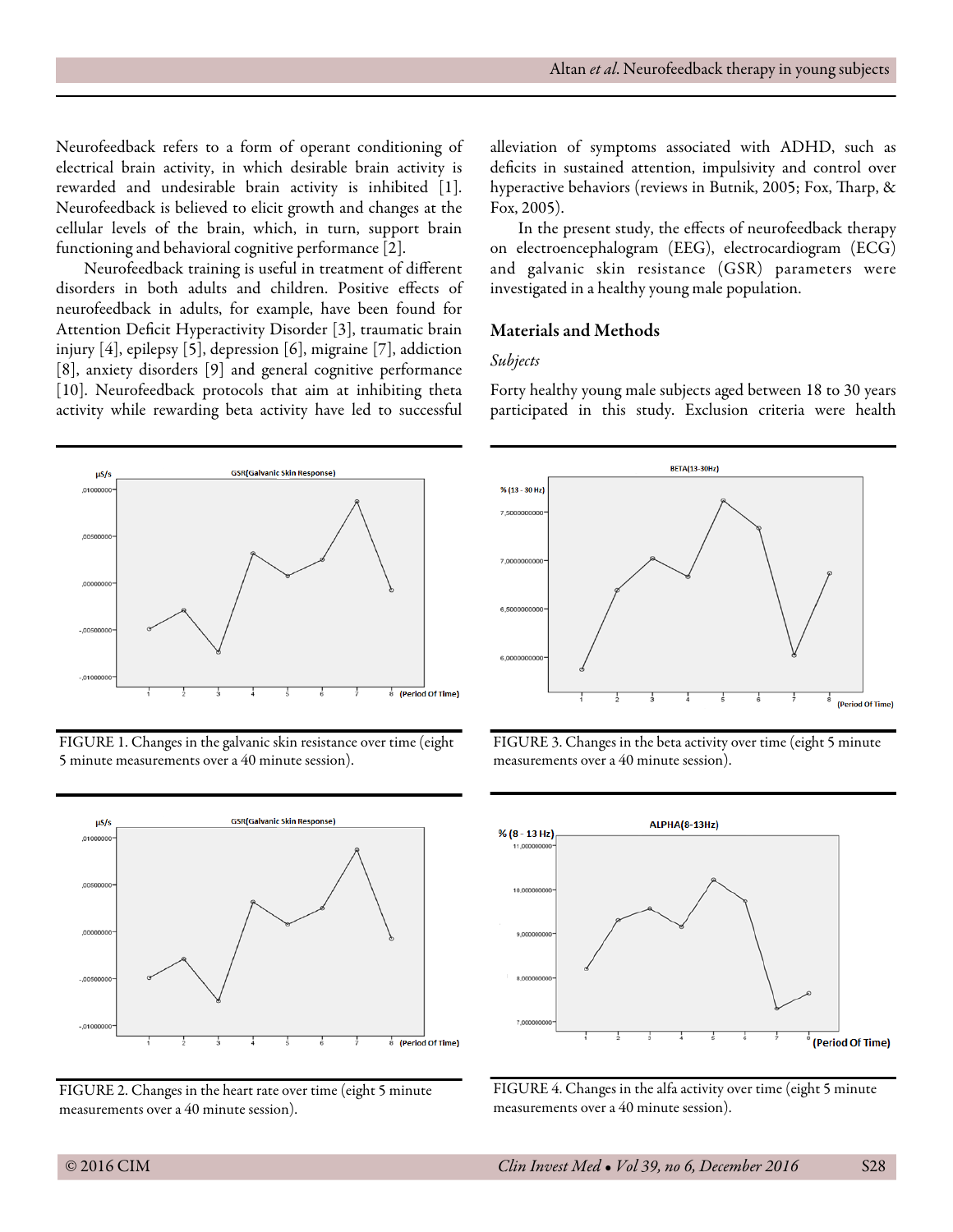problems such as psychiatric, respiratory, metabolic, cardiac or autonomic nervous system diseases. The Ethical Committee of the Faculty of Medicine of the University of Turgut Ozal approved this study.

# *Neurofeedback* T*erapy*

Neurofeedback application of one session was made with bipolar electrodes placed on  $T_3$  and  $T_4$  (temporal 3 and 4) regions and with reference electrode placed on PF<sub>1</sub> (prefrontal 1). Electroencephalogram (EEG), electrocardiogram (ECG) and galvanic skin resistance (GSR) were assessed during Othmer neurofeedback application of one session to regulate slow wave activity for forty minutes thorough the session. All subjects were shown the first 40 minutes of the movie "The Shawshank Redemption" throughout the neurofeedback session. Neurofeedback application duration was 30 minutes for all subjects. EEG. ECG and GSR were assessed 1) for 5 minutes before neurofeedback application, 2) during neurofeedback application of 30 minutes and 3) afer neurofeedback application for 5 minutes throughout the 40 minute session. Means for each 5 minutes, that is to say, a total of 8 data points for each subjects over the 40 minute session, were assessed.

For statistical analysis, IBM SPSS Statistics v21 was used. Descriptive statistics are done for demographic data analysis. Kolmogorov-Smirnov test was used to determine the normalization of data distribution. Mauchly's Test of Sphericity was used to calculate the diference among averages of eight diferent periods. For statistical signifcance p-value < 0.05 was used.

# Results

Galvanic skin resistance increased significantly after neurofeedback therapy compared with before therapy (p<0.05) (see Figure 1). Heart rate decreased signifcantly afer neurofeedback therapy compared with before therapy (p<0.05) (see Figure 2). Beta activity in EEG increased significantly after neurofeedback therapy compared to before therapy (p<0.05) (see Figure 3). Alfa activity in EEG decreased significantly after neurofeedback therapy compared with before therapy (p<0.05) (see Figure 4). Delta, theta and gamma activities in EEG were not statistically signifcant before and after neurofeedback therapy.

#### Discussion

In the present study, statistically significant effects of neurofeedback therapy on EEG, ECG and GSR parameters in a healthy young male population were found. Increased galvanic skin resistance and decreased heart rate may be accepted as the possible efects of selective sympathetic stimulation via the neurofeedback therapy.

Neurofeedback therapy can be used for a wide range of neurologic and psychiatric problems [3-10]. The results of this study suggest that neurofeedback can be used to restore the sympathovagal imbalances, for which wet cupping and refexological therapies have also been used [11, 12]. It may be accepted as a preventive therapy application for psychological and neurological problems. These results also suggest that neurofeedback therapy increases beta activity in EEG; causing increased attention and noesis. Because neurofeedback is a noninvasive methodology, it may be used to facilitate learning and instruction.

# References

- 1. Kouijzer MEJ, de Moor JMH, Gerrits BJL, Congedo M, van Schie HT. Neurofeedback improves executive functioning in children with autism spectrum disorders. Research in Autism Spectrum Disorders 2009; 3: 145-162.
- 2. Demos JN. Getting Started with Neurofeedback. New York: WW Norton & Company Inc 2005.
- 3. Kropotov JD, Grin-Yatsenko VA, Ponomarev VA, Chutko LS, Yakovenko EA, Nikishena IS. ERP correlates of EEG relative beta training in ADHD Children. International Journal of Psychophysiology 2005; 55: 23-34.
- 4. Thornton K. Improvement/rehabilitation of memory functioning with neurotherapy/QEEG biofeedback. Journal of Head Trauma Rehabilitation 2000; 15: 1285-1296.
- 5. Sterman MB. Basic concepts and clinical fndings in the treatment of seizure disorders with EEG operant conditioning. Clinical Electroencephalography 2000; 31: 45-55.
- 6. Hammond DC. QEEG-guided neurofeedback in the treatment of obsessive-compulsive disorder. Journal of Neurotherapy 2003; 7: 25-52.
- 7. Kropp P, Siniatchkin M, Gerber WD. On the pathophysiology of migraine-Links for "empirically based treatment" with neurofeedback. Applied Psychophysiology and Biofeedback 2002; 27(3): 203-213.
- 8. Trudeau DL. Applicability of brain wave biofeedback to substance use disorder in adolescence. Child and Adolescent Psychiatric Clinics of North America 2005; 14: 125-136.
- 9. Moore NC. A review of EEG biofeedback treatment of anxiety disorders. Clinical Electroencephalography 2000; 31: 1-6.